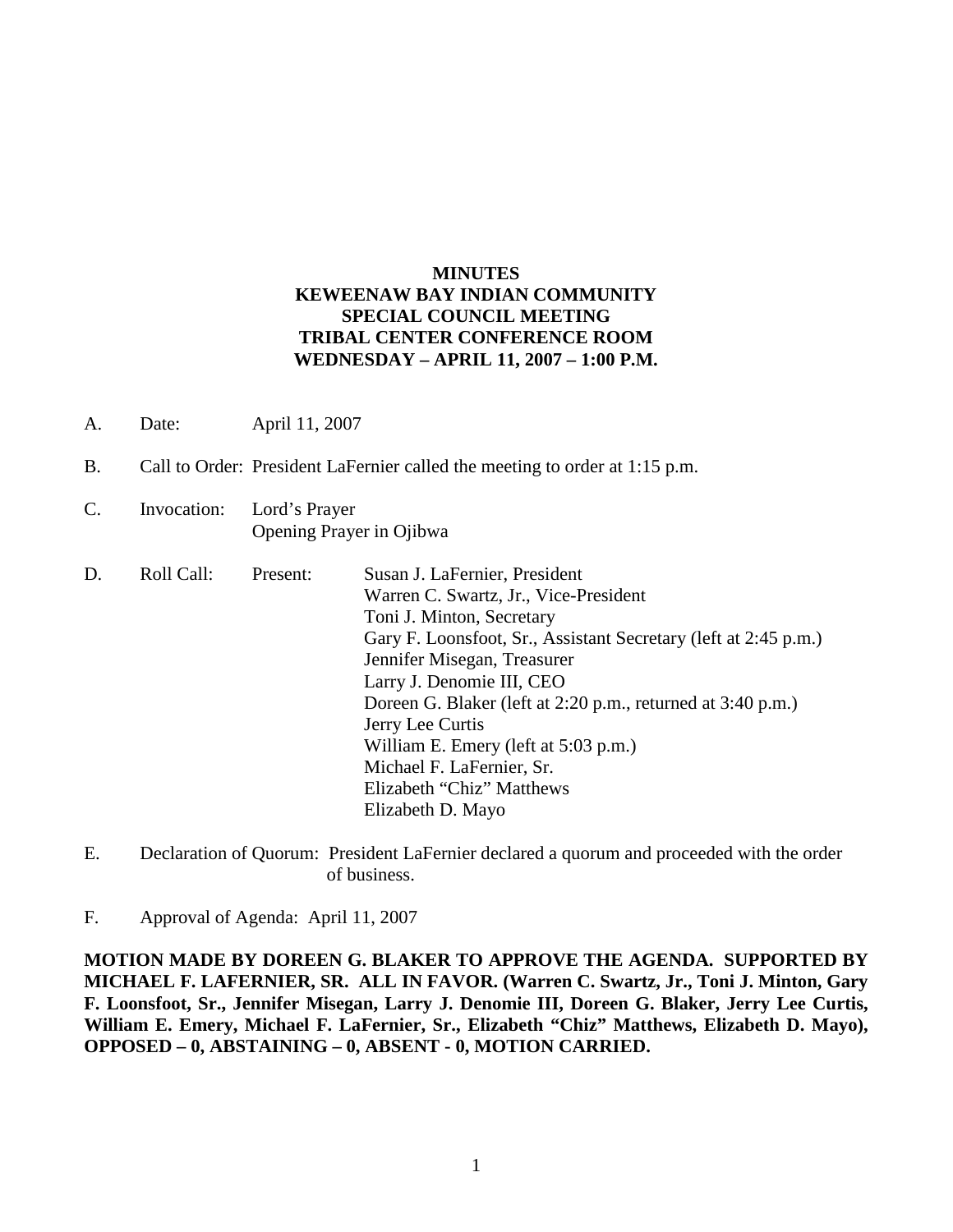## G. Closed Session:

- 1. Larry Denomie
- 2. John Baker
- 3. Susan LaFernier Committees

**MOTION MADE BY ELIZABETH "CHIZ" MATTHEWS TO GO INTO CLOSED SESSION FOR THE ITEMS LISTED AT 1:18 P.M. SUPPORTED BY MICHAEL F. LAFERNIER, SR. TEN IN FAVOR. (Warren C. Swartz, Jr., Toni J. Minton, Gary F. Loonsfoot, Sr., Jennifer Misegan, Larry J. Denomie III, Doreen G. Blaker, Jerry Lee Curtis, William E. Emery, Michael F. LaFernier, Sr., Elizabeth "Chiz" Matthews), ONE OPPOSED (Elizabeth D. Mayo), ABSTAINING – 0, ABSENT - 0, MOTION CARRIED.**

Doreen Blaker left at 2:20 p.m.

Break: 2:34 – 2:45 p.m.

Gary Loonsfoot left at 2:45 p.m.

Break: 3:33 – 3:40 p.m.

Doreen Blaker returned at 3:40 p.m.

William Emery left at 5:03 p.m.

**MOTION MADE BY ELIZABETH D. MAYO TO GO INTO OPEN SESSION AT 5:10 P.M. SUPPORTED BY WARREN C. SWARTZ, JR. NINE IN FAVOR. (Warren C. Swartz, Jr., Toni J. Minton, Jennifer Misegan, Larry J. Denomie III, Doreen G. Blaker, Jerry Lee Curtis, Michael F. LaFernier, Sr., Elizabeth "Chiz" Matthews, Elizabeth D. Mayo), OPPOSED – 0, ABSTAINING – 0, TWO ABSENT (Gary F. Loonsfoot, Sr., William E. Emery), MOTION CARRIED.**

**MOTION MADE BY JENNIFER MISEGAN TO APPROVE THE 2007 COMMITTEES AS SELECTED EXCEPT CHILD WELFARE AND OJIBWA HOUSING. SUPPORTED BY TONI J. MINTON. SEVEN IN FAVOR. (Warren C. Swartz, Jr., Toni J. Minton, Jennifer Misegan, Larry J. Denomie III, Doreen G. Blaker, Jerry Lee Curtis, Elizabeth "Chiz" Matthews), TWO OPPOSED (Michael F. LaFernier, Sr., Elizabeth D. Mayo), ABSTAINING – 0, TWO ABSENT (Gary F. Loonsfoot, Sr., William E. Emery), MOTION CARRIED.**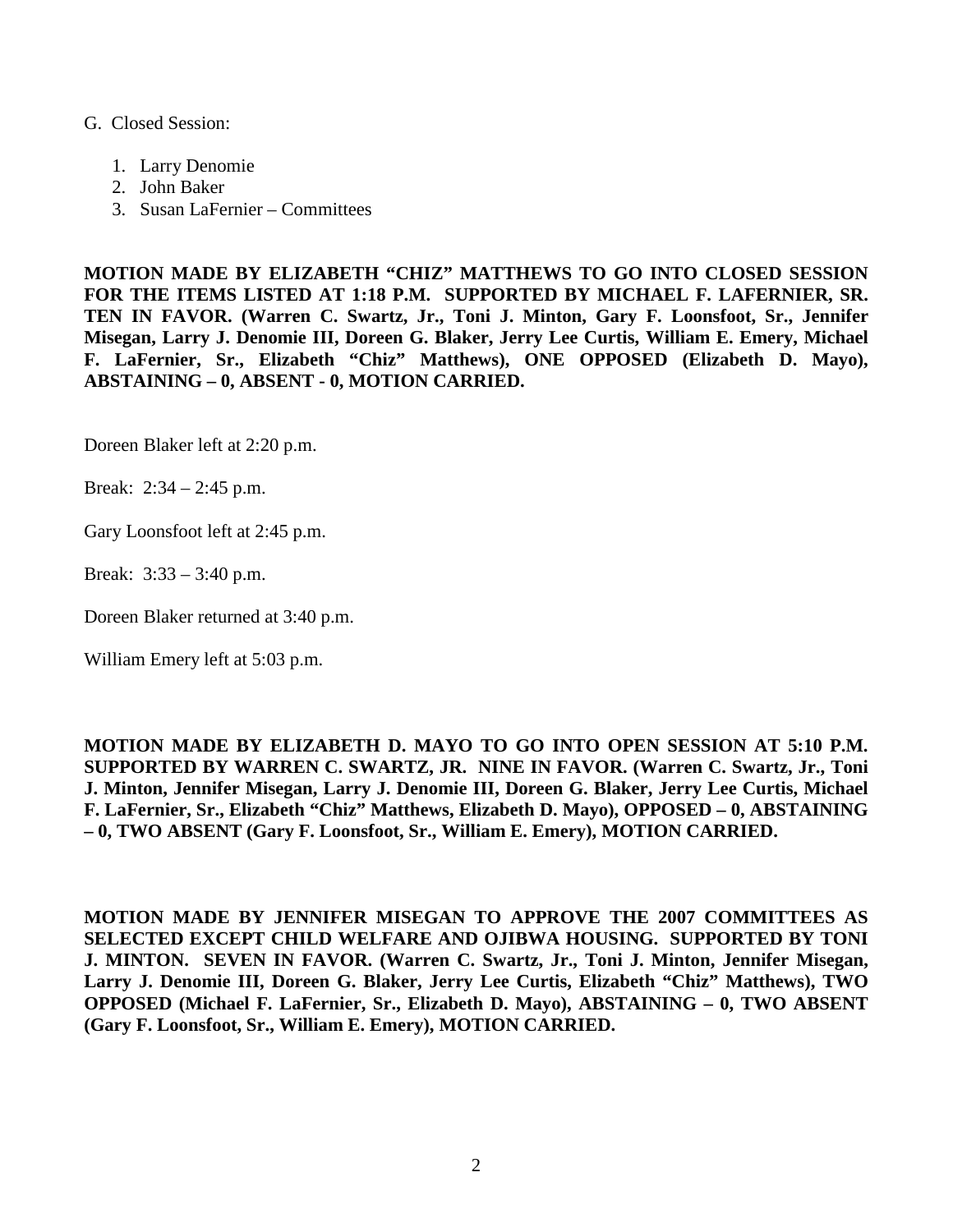**MOTION MADE BY TONI J. MINTON TO APPROVE THE MARCH DONATIONS AS FOLLOWS: BARAGA LUMBERJACK DAYS \$7000.00, LEIF FORCIA – STOCKCAR SPONSORSHIP \$250.00, KBIC VETERANS \$5000.00, VANESSA BEAVER \$264.20 AND ONE TANK OF GAS FROM THE PINES, JAKE MISEGAN \$275.00, TANYA SHERMAN \$206.00, BILL JONDREAU – BARAGA COUNTY LITTLE LEAGUE \$500.00, RICK GEROUX – AMERICAN LEGION POST #444 \$500.00. SUPPORTED BY MICHAEL F. LAFERNIER, SR. EIGHT IN FAVOR. (Warren C. Swartz, Jr., Toni J. Minton, Larry J. Denomie III, Doreen G. Blaker, Jerry Lee Curtis, Michael F. LaFernier, Sr., Elizabeth "Chiz" Matthews, Elizabeth D. Mayo), OPPOSED – 0, ONE ABSTAINING (Jennifer Misegan), TWO ABSENT (Gary F. Loonsfoot, Sr., William E. Emery), MOTION CARRIED.**

**MOTION MADE BY LARRY J. DENOMIE III TO MOVE FORWARD WITH THE WASTEWATER PLANS WITH THE CITY OF NEGAUNEE. SUPPORTED BY MICHAEL F. LAFERNIER, SR. EIGHT IN FAVOR. (Toni J. Minton, Jennifer Misegan, Larry J. Denomie III, Doreen G. Blaker, Jerry Lee Curtis, Michael F. LaFernier, Sr., Elizabeth "Chiz" Matthews, Elizabeth D. Mayo), ONE OPPOSED (Warren C. Swartz, Jr.), ABSTAINING – 0, TWO ABSENT (Gary F. Loonsfoot, Sr., William E. Emery), MOTION CARRIED.**

Warren Swartz stated his opposition – he wanted more time to consider his options and more time to review his notes.

**MOTION MADE BY JENNIFER MISEGAN TO ADVERTISE FOR A LEASEE FOR THE RESTAURANT IN THE BARAGA RESORT. SUPPORTED BY JERRY LEE CURTIS. SIX IN FAVOR. (Toni J. Minton, Jennifer Misegan, Larry J. Denomie III, Jerry Lee Curtis, Michael F. LaFernier, Sr., Elizabeth D. Mayo), TWO OPPOSED (Warren C. Swartz, Jr., Elizabeth "Chiz" Matthews), ONE ABSTAINING (Doreen G. Blaker), TWO ABSENT (Gary F. Loonsfoot, Sr., William E. Emery), MOTION CARRIED.**

**MOTION MADE BY LARRY J. DENOMIE III TO PAY EXPENSES FROM THE TRIBAL HEALTH FUND FOR KB ENROLLED MEMBERS RESIDING IN THE CHSDA AREA ONLY. SUPPORTED BY JENNIFER MISEGAN. NINE IN FAVOR. (Warren C. Swartz, Jr., Toni J. Minton, Jennifer Misegan, Larry J. Denomie III, Doreen G. Blaker, Jerry Lee Curtis, Michael F. LaFernier, Sr., Elizabeth "Chiz" Matthews, Elizabeth D. Mayo), OPPOSED – 0, ABSTAINING – 0, TWO ABSENT (Gary F. Loonsfoot, Sr., William E. Emery), MOTION CARRIED.**